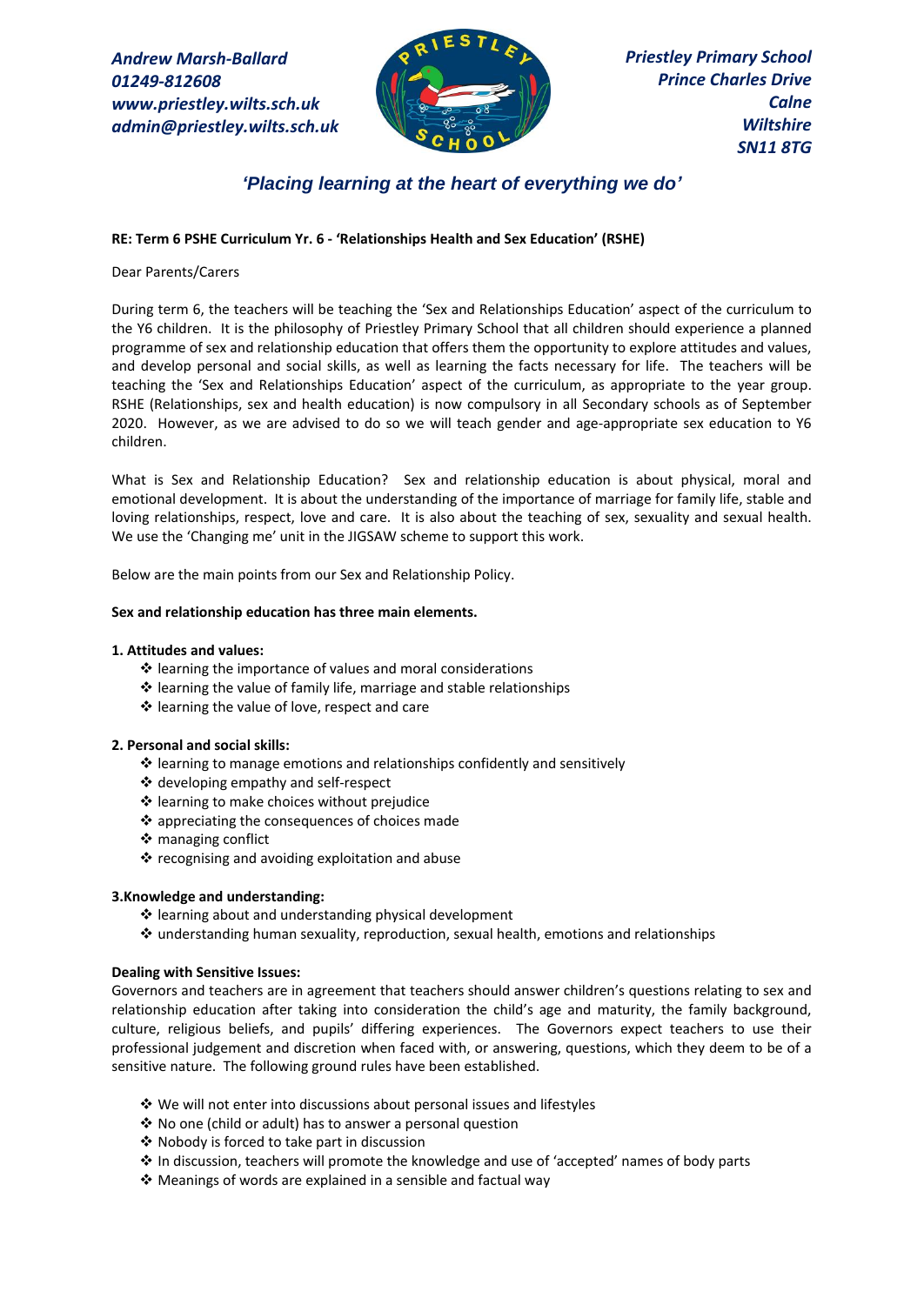When planning lessons, teachers consider appropriate grouping in respect of pupil experience and need. Mixed-gender classes will be the norm for the younger pupils, however for some discussions in year 6, the children may be split according to gender to discuss some gender specific topics. E.g. the menstrual cycle.

At Priestley we feel the importance in providing our children with the knowledge and skills to equip them for adult hood and secondary school.

## **'Relationships are central to our lives. As well as helping keep children safe, quality Sex and Relationship Education has proven to support children's mental and physical health. It also has an impact on academic attainment.'**

(Jon Baggaley, Chief Executive of the PSHE Association.)

Yours sincerely

A Marsh-Ballard

School Curriculum coverage for Sex and Relationship Education is outlined below. We use the 'Changing me' unit to support out teaching.